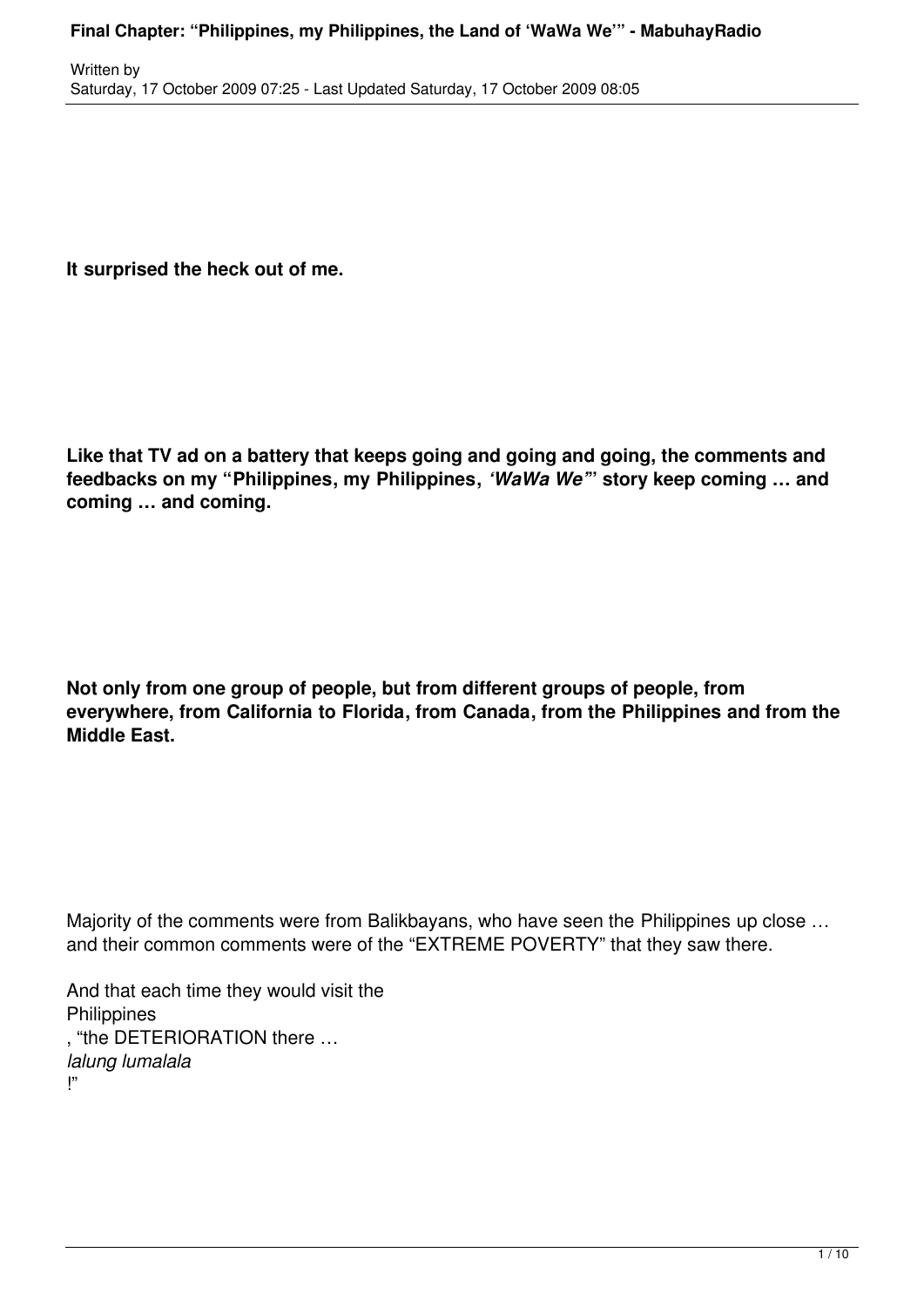"One after the other, the country has been ruled by useless and corrupt administrations," one fellow Balikbayan said. And another pointed out that "after President Ferdinand Marcos fell and got run out of the country, its slow demise and slide down the gutter, began."

"The Pearl of the Orient has become the armpit of Asia," another one added.

I think I hit a nerve of so many Fil-Ams with these stories, that if I am going to compile all the comments, it will take several pages of this publication to fit them all in. Heck, maybe, I'll compile some of them in my next column.

I've never gotten so many comments for any of my stories I've written before.

**Comments from Iowa**

E ven my son, Chris, a broadcast journalist and an Emmy-Award nominee of KGAN, an affiliate of CBS TV station, in Cedar Rapids, Iowa, who usually keeps mum on my Barako stories, commented: *"Pops … I liked your story. I forwarded it to Jaclyn (Chris's fiancé and also a broadcast journalist) and her family, and they enjoyed it, too.*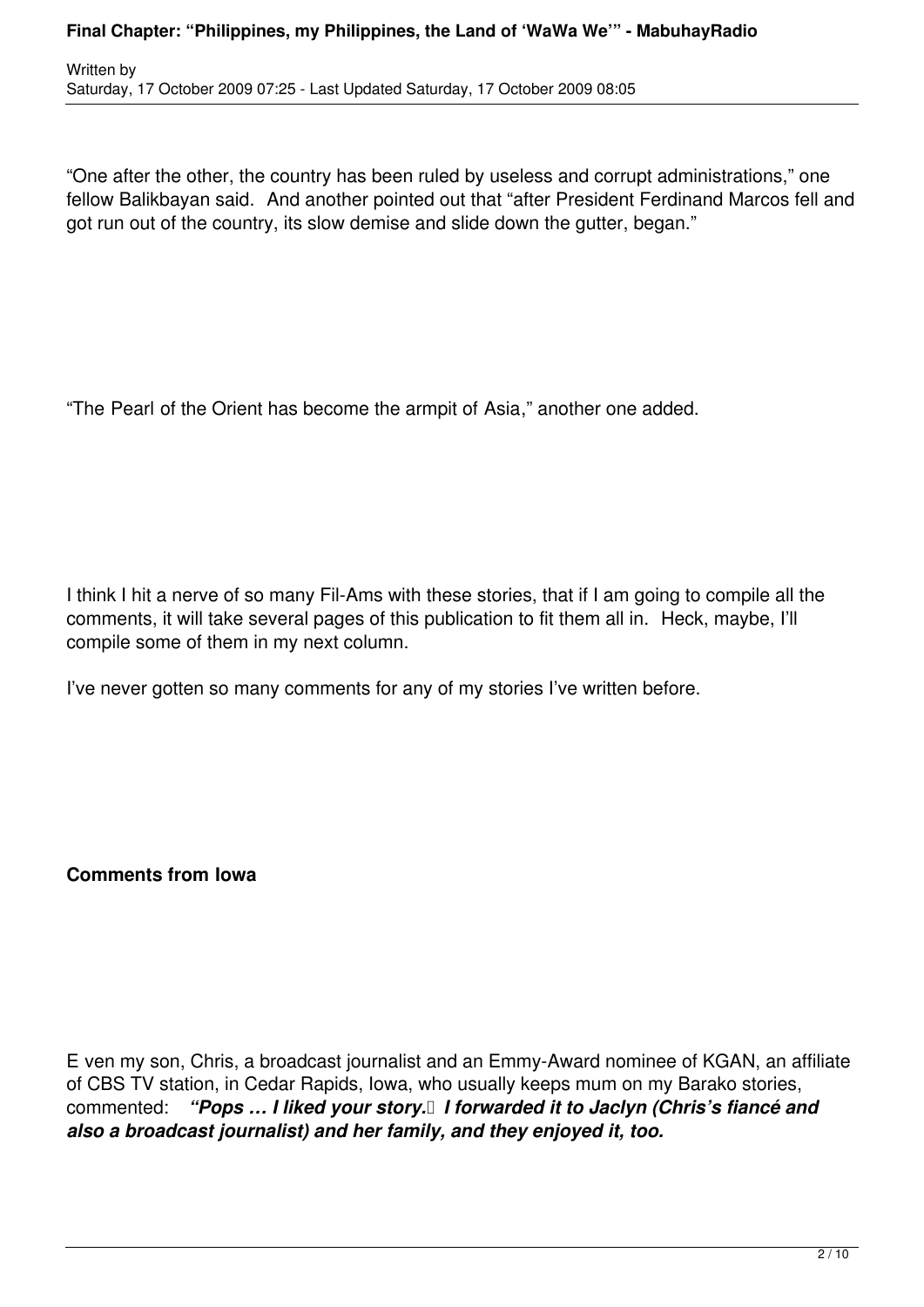*"You simply reported the facts and truths about what you have observed there. That's what journalists do.*

*You can't let your personal beliefs or biases skew the truth.*

*It's like the slogan of Fox News: 'We report, You Decide.'*

*I am looking forward to the next column."*

Written by

**Editor's Notes:** To read the articles that the columnist has written about Chris, please click on the following hyperlinks:

More-than a Chip Off the Old Block

Jesse's Son Wins Wyoming Broadcasters' Awards

**Comments from San Diego, CA**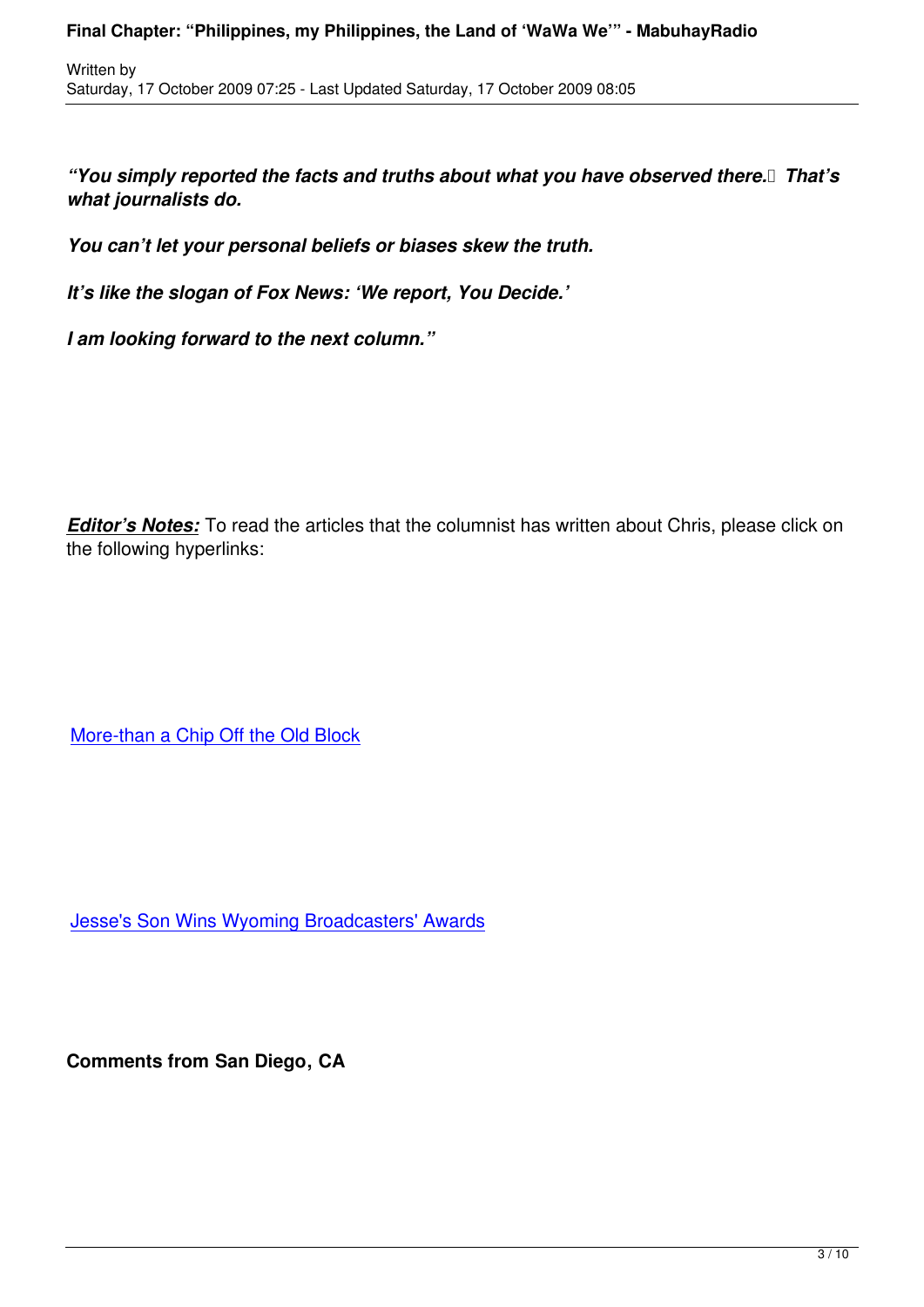## **Final Chapter: "Philippines, my Philippines, the Land of 'WaWa We'" - MabuhayRadio**

A nother journalist, Romy P. Marquez of San Diego, California, the editor/publisher of *PhilVoice News* ,

said:

*.*

*"Pareng Jesse … Thanks for the heads-up.*

**Masaya at malungkot yung**  *story* **mo**

*"As you said, so many things have changed, or have gone down the drain, among them the demise of Philippine Marines guarding Jose Rizal (his remains mainly buried underneath the monument; well, JR is now a security guard at Seafood City supermarket here) …*

*"One good thing though is your namesake* **Kapeng Barako** *which, happily, they still serve there.*  **I** *I* would have *done the same thing you did – gulp the brew cup after cup until the caffeine gives you a high. Well, mabuti hindi ka nalasing!*

*"How could our people betray our very own* **Kapeng Barako** *for Starbucks? That would be a good story.*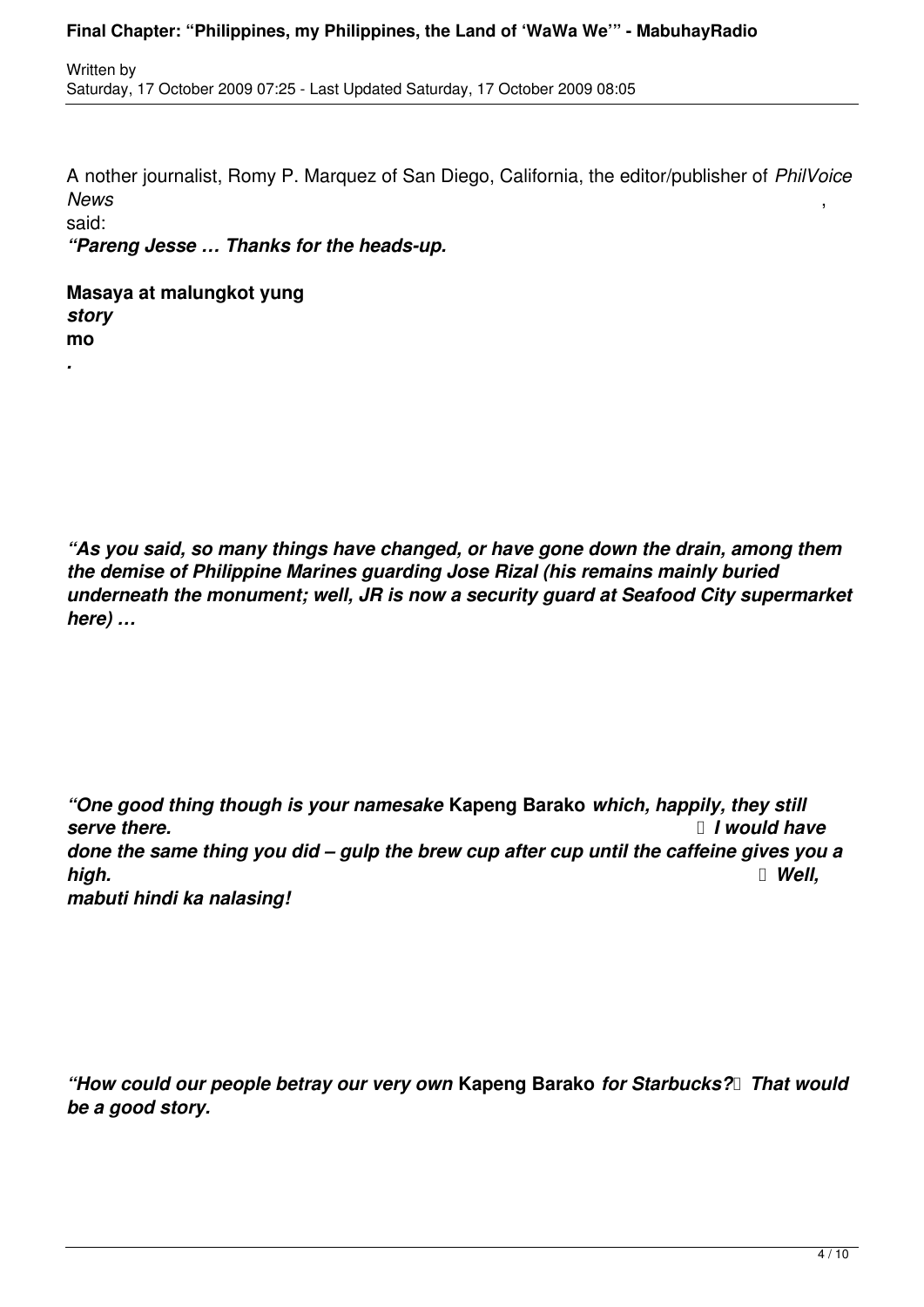## *"I like the first part of your story as much as this second. Very informative, revealing and, as they say in journalism lingo, straight from the shoulder.*

*Best regards."*

So, now, where was I? Where did I stop in my last column? I think I was in Tagaytay, at the Taal Vista Lodge, looking at those beautiful God-made mountains and gulping cups of *Kapeng Barako.*

Yes, it was so beautiful up there, and so clean and the air so fresh and the quietness of the mountains so calming.

**TAGATAY HIGHLANDS:** While there, a tall, pleasant-looking young man approached us and offered us a free tour of Tagaytay Highlands, a new real-estate development of "condos" up there in the sky of Tagaytay. There in the sky of Tagaytay. has to sell, we went with him in a van.

Through winding narrow roads, we rode. Then, passed a gate guarded by armed guards, we followed more winding, narrow, manicured, rolling roads all the way to the inner sanctum of this development.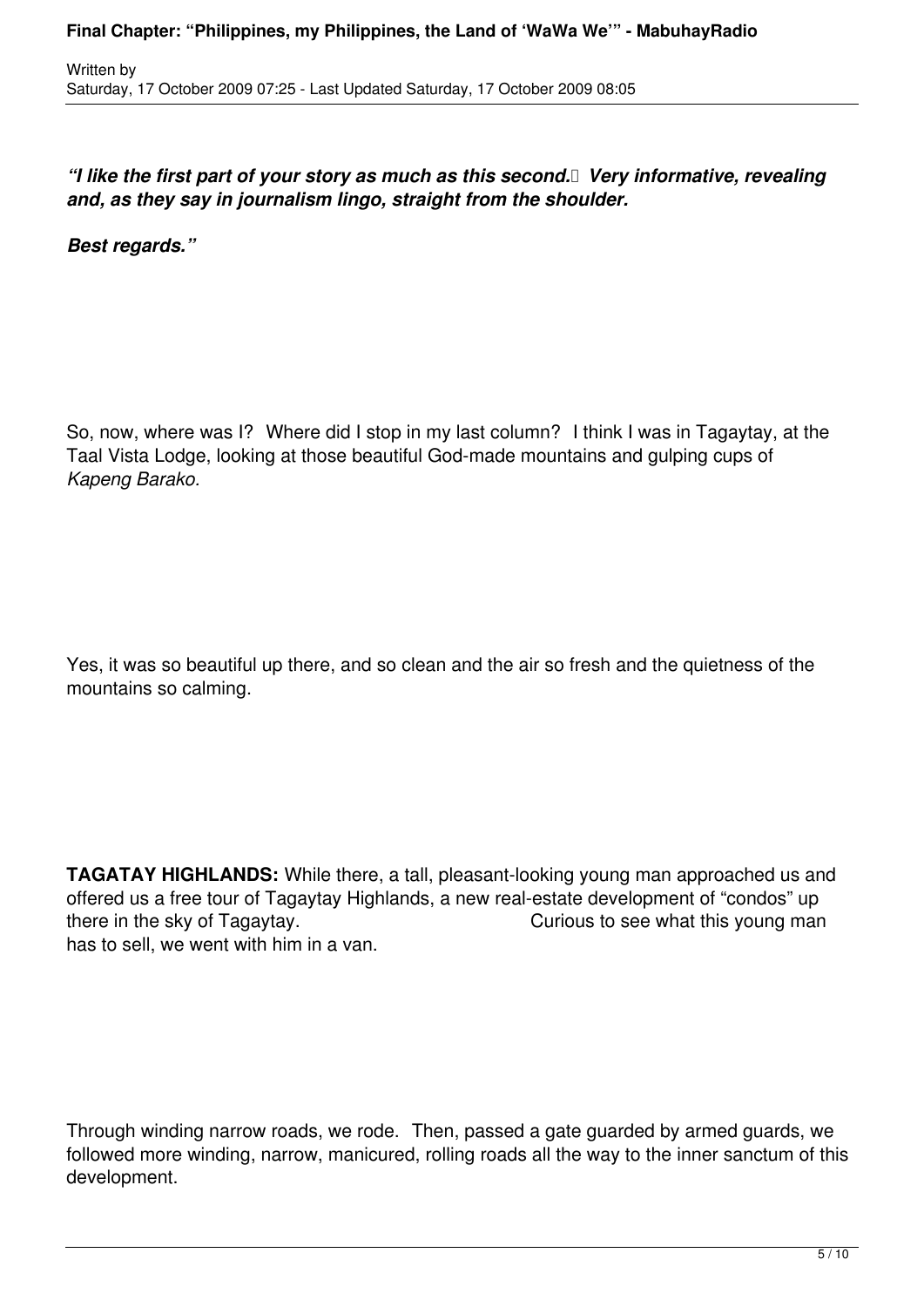And I tell ya, what I saw took my breadth away. It was like a dream. It was like entering paradise. The showed us a paradise of the showed us a set of the showed us a set of the showed us a set of the showed us a set of the showed use a set of the showed use a set of the showed use a set of the showed use a set model unit and I went straight to the patio and what I saw before me was "God's Little Acre."

And if only I had then the million of pesos that was required to make a down payment on one of the condos there, I would have done it.

I wanted a piece of that acre and lived the rest of my life there. I think I am going to ...

Leaving that place to go back to Manila was like waking up from a beautiful dream into a horrible real-life nightmare. The mass of the way back to Manila, we passed through Imus and Bacoor … the pollution, the gutted roads, the holes in the roads, the chaos and the madness in those two towns, well, was like HELL!

I looked around me.

I did not see any trees or any plants growing.

They all have perished from the pollution and from the thick layers of dust and from the stench of the trash and garbage that littered the road.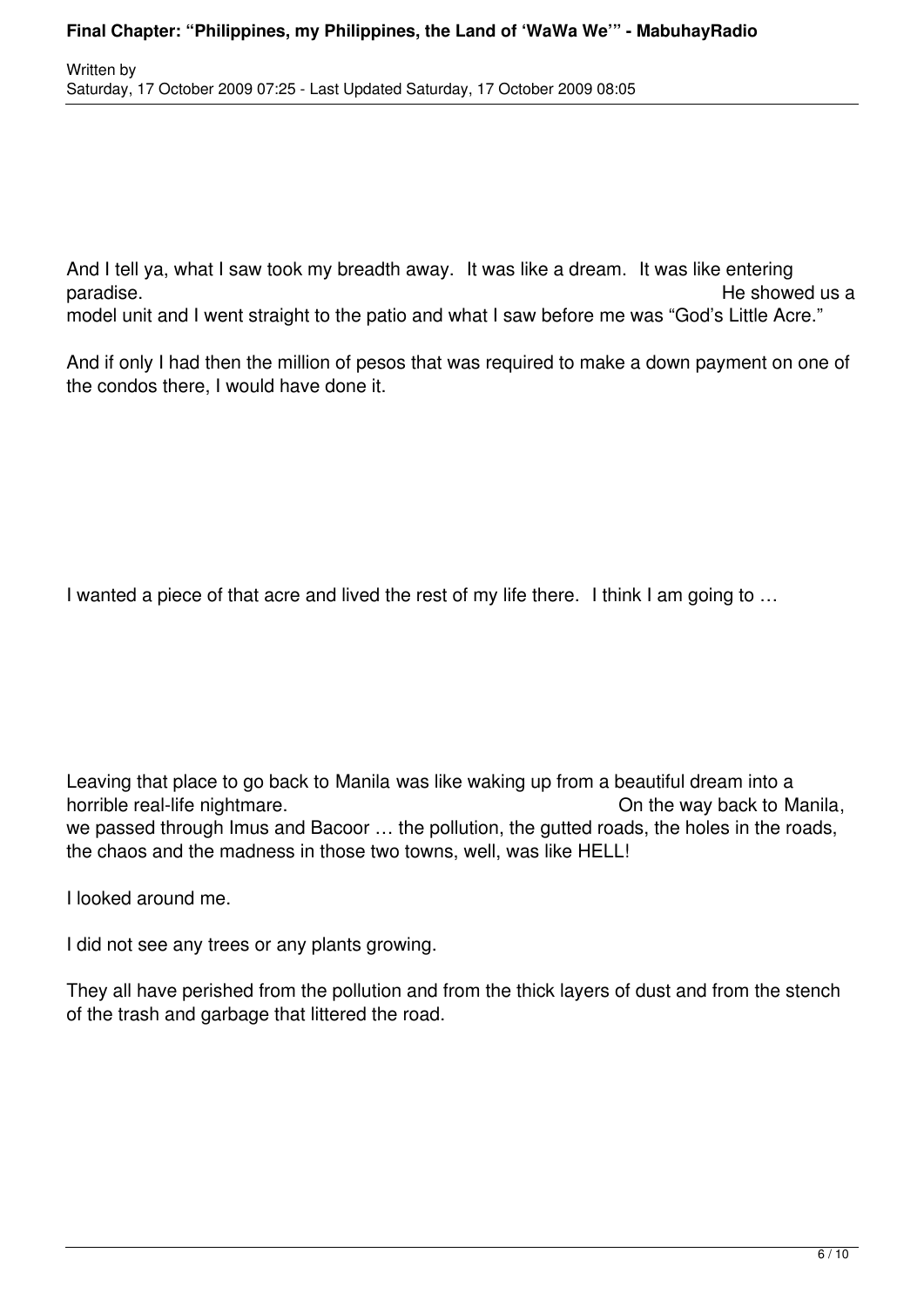*Grabe talaga …*

Written by

Sen. Bong Revilla, a former action movie star, who championed in the halls of Philippine Congress the two PORNO women of the famed Kho-Halili/Kho-Maricas Reyes triple-x films … *h indi ba taga Cavite 'to?*

Instead championing porno women and reviewing their performances on films, he should be championing for the infrastructure of **Cavite** and fixing those roads.

E *ditor's Notes*: To read more of Jesse Jose's take on Senator Revilla and the Dr. Kho porno films, please click on this link, Why Do Filipinos Talk About the Kho-Halili Sex Video Instead of Foreign Pedophiles, the "Abortion Doctors" and the Arroyo Corruption Scandals?

**KOREAN-OWNED PHILIPPINE BEACHES:** With relatives tagging along, children and all, we went to Subic Bay, Zambales. Not bad. That former U.S. Naval Station that has become a Freeport **Center** seemed to be well-maintained, flourishing and thriving. Instead of people, we saw a lot of wild monkeys crossing the winding roads. That was interesting.

There were trees and plants everywhere and very green.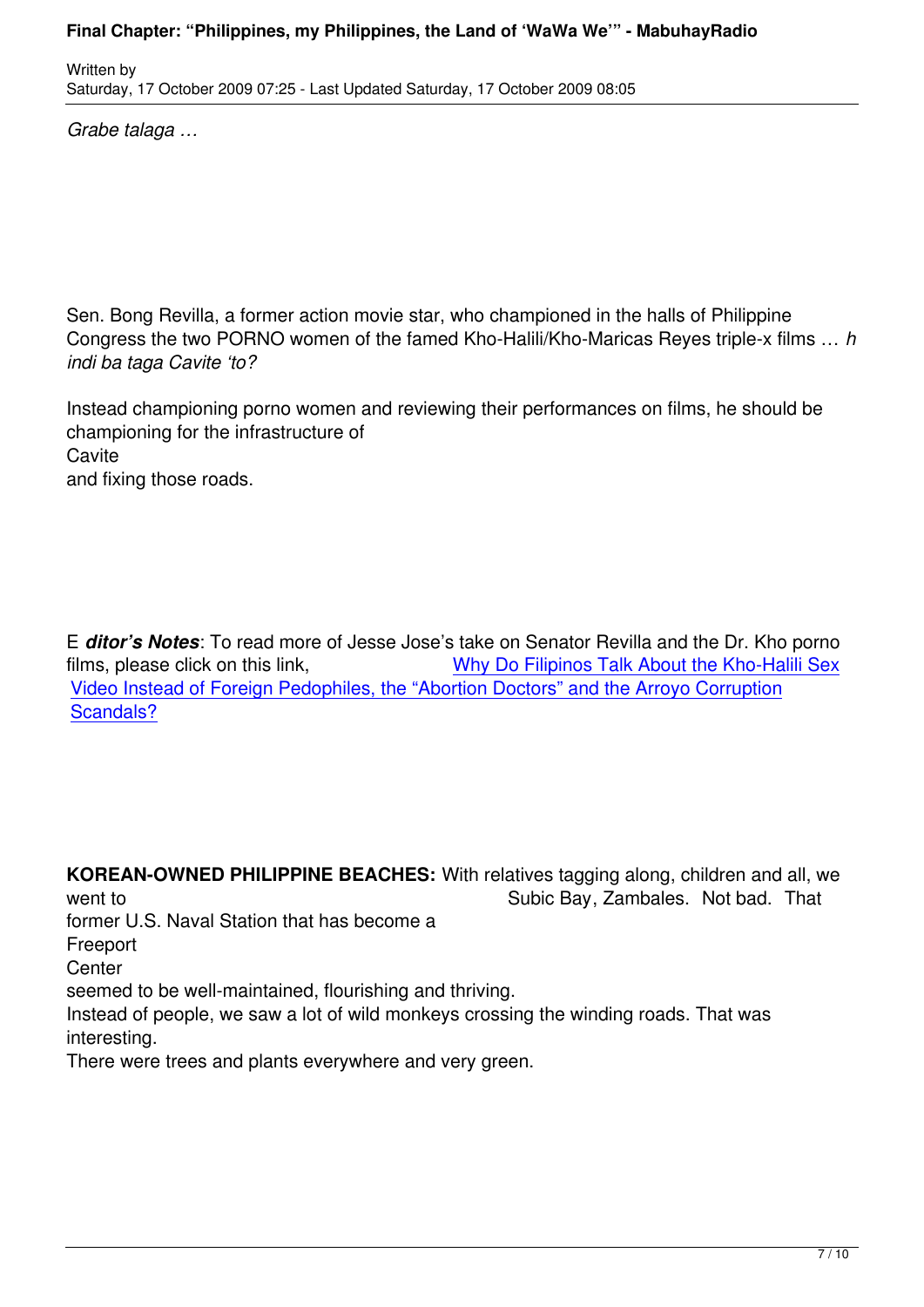A few miles from there, we went to a zoo as a treat for the children, and then we headed down to the beaches. Entry to the beaches has been walled in and has become private commercial properties owned mostly by Koreans … and so we had to pay to get in, to the beaches.

When I was in the U.S. Navy, stationed at the naval base there, those beaches used to be free and opened to the public.

Now, they are owned by frigging Koreans …

The Chinese own the mushrooming malls; the Japanese, the five-star hotels; the Americans, most of the resort areas … whereas the Filipinos in their own native land, own the small little stinking shacks that litter everywhere … that seems to be the picture I get there … So sad, indeed.

**HAPPY MOMENTS WITH RELATIVES:** Though it was sad for me to see the Motherland in such a sorry state, I had wonderful, happy moments seeing my brother, Soc, and his beautiful family. **EXECUTE:**  $\alpha$  and I told him that. I also told him that I love him, " *kahit paminsan-minsan lang kitang nakikita*

Together, we visited Itay's burial plot at the Holy Cross **Cemeterv** in Novaliches.

."

We uttered a prayer for Itay and told Itay that we were just dropping by.

We left him a bouquet of flowers and two burning candles.

I think Itay would have preferred a bottle of Ginebra.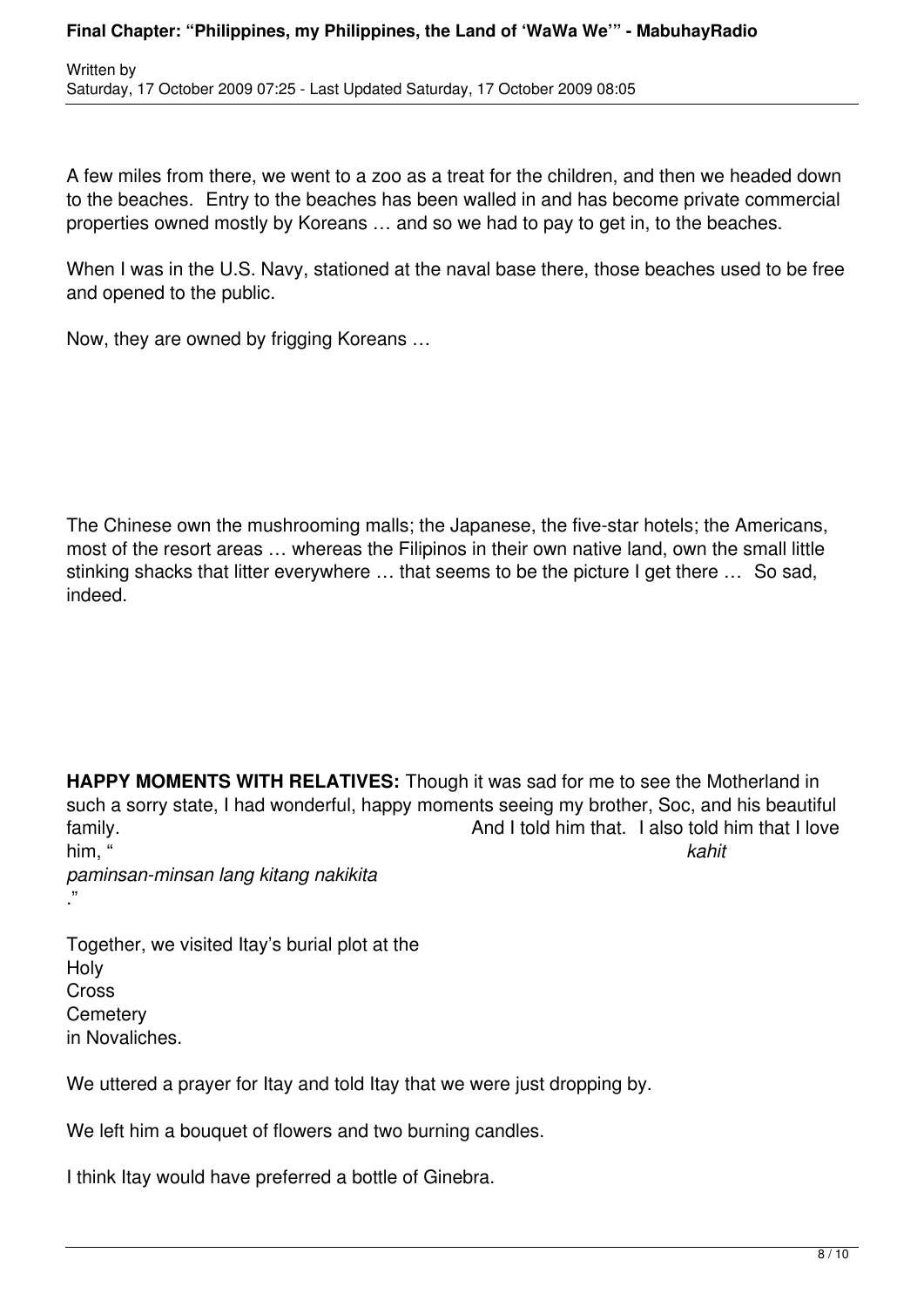I had fun talking with the nieces of my wife, the sisters, Khela and Joy. I had a wonderful time with Corey, who became our tour guide, and her son, Josan. And Corey's kasambahay, Aning, and and  $\overline{R}$  and  $\overline{R}$  and  $\overline{R}$  and  $\overline{R}$  and  $\overline{R}$  and  $\overline{R}$  and  $\overline{R}$  and  $\overline{R}$  and  $\overline{R}$  and  $\overline{R}$  and  $\overline{R}$  and  $\overline{R}$  and  $\overline{R}$  and  $\overline{R}$  and  $\overline{R}$  and  $\overline{R}$  and  $\overline{R$ 

cook of pinakbet.

**."**

It was good to see Minda and her son, Ogie Boy, and his children, Patricia and Tim Boy.

And Minda's 13-year-old adopted son, Gelo.

And … Protacio, my "partner in crime" here in Seattle, who went "home" there years ago and stayed. He looked mighty fine. Hiyang sa kanya ang Pilipinas.

It was also good to see Mycel, who is so grown-up now … and the old folks, Kuya Dads, Ate Meng, Ate Chit and Kuya Jun.

And, of course, Bianca, who was the reason for our trip to this **"Land of 'WaWa We', Philippin es , my P hilippines**